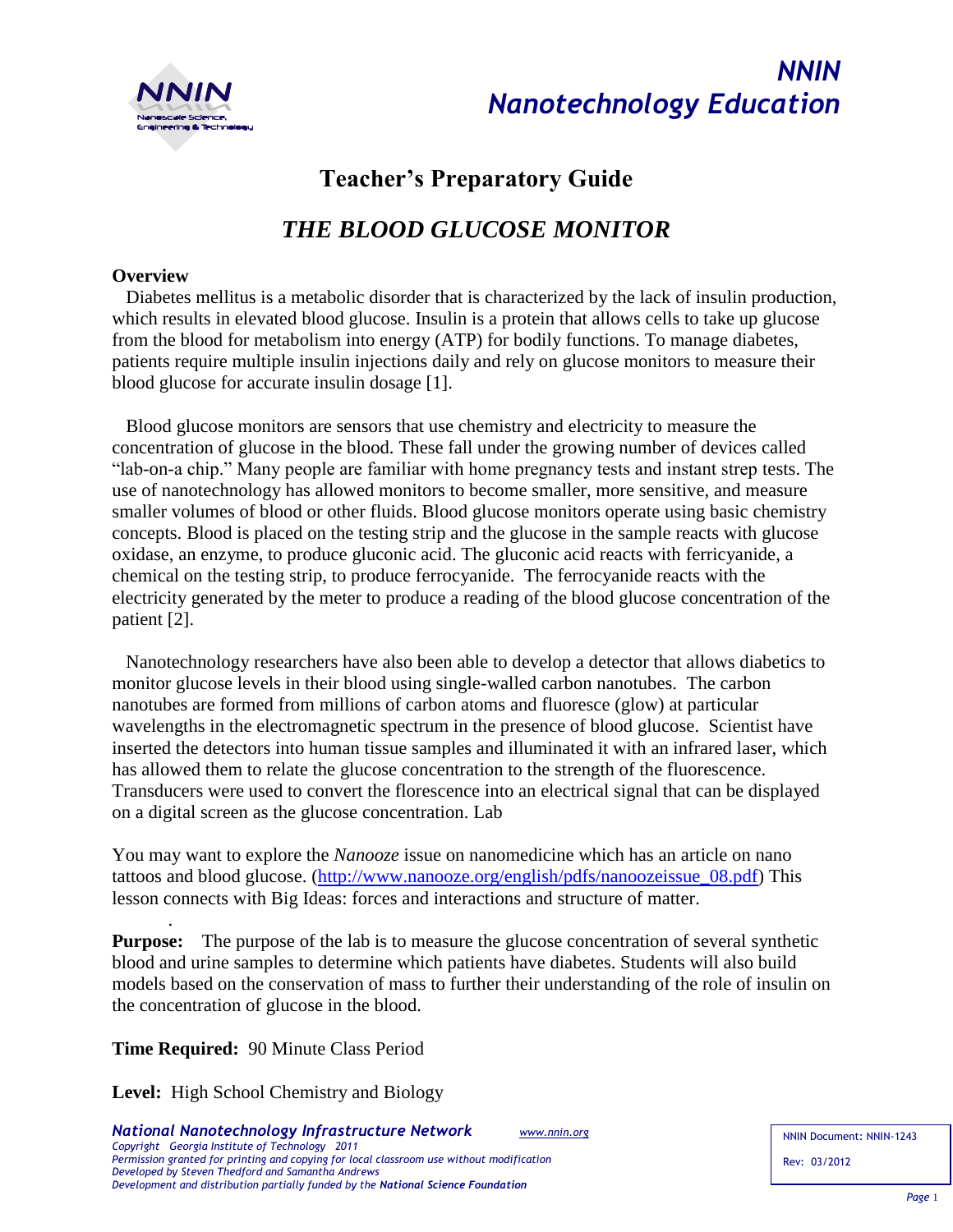#### **Safety Information**

The blood glucose monitor comes with a lancet, which is used to prick the skin for blood. Remove it from the kit prior to beginning the lab. The monitor comes with test strips, but the students may not insert the strips into the monitors properly, which could damage the device. Thus, instructions need to be given several times to the students on the operation of the monitors. Gloves may be needed; some students may be sensitive to the synthetic blood samples. Also, discourage students from ingesting the solutions and from taking measurements of their own blood, due to the risk of blood-borne diseases (HIV, etc)**.**

#### *Advance Preparation*

The following items are needed for this activity: blood glucose meter, batteries for meter, control blood samples, blood glucose testing strips, urine glucose testing strips, and simulated "blood" and "urine" samples. Commercially available glucose monitoring kits typically contain a monitor, a few strips, and a control blood sample. In addition, the teacher should check to make sure the monitors work by testing them the day before the activity. Change the batteries in the meter if necessary. Make sure the blood and urine testing strips are not expired. Also, if you are using technology to present your lectures, make sure that your equipment operates correctly by testing it at least 15 minutes before the start of class. If you do not have a computer projector in your classroom, check one out of the media center the day before.

#### **Materials per class (20 students)**

- Blood Glucose Monitor kits (5, recommend NovaMax meter)
- Blood glucose standard (5, included with monitor kit)
- 2 mL of simulated blood samples (3 samples/group, See protocol below)
- 2 mL simulated urine samples (3 samples/group, See protocol below)
- Microscope Slides
- Blood glucose test Strips
- Urine glucose test strips
- Gloves
- Paper Towels
- Glucose tablets or glucose powder
- Yellow food coloring
- Red food coloring
- Disposable transfer pipets
- Beakers
- Graduated cylinder or pipets
- Stirring rods or magnetic stirrers
- 2 mL centrifuge tubes for blood samples

#### **Simulated blood and urine stock solution**

Dissolve 1 glucose tablet\* (4 g of carbs) in 1 L of warm deionized or distilled water. The stock concentration will be 400 mg/dL. The concentration may be lower, so check the stock to make sure the glucose concentration is greater than 200 mg/dL and add more glucose if needed. The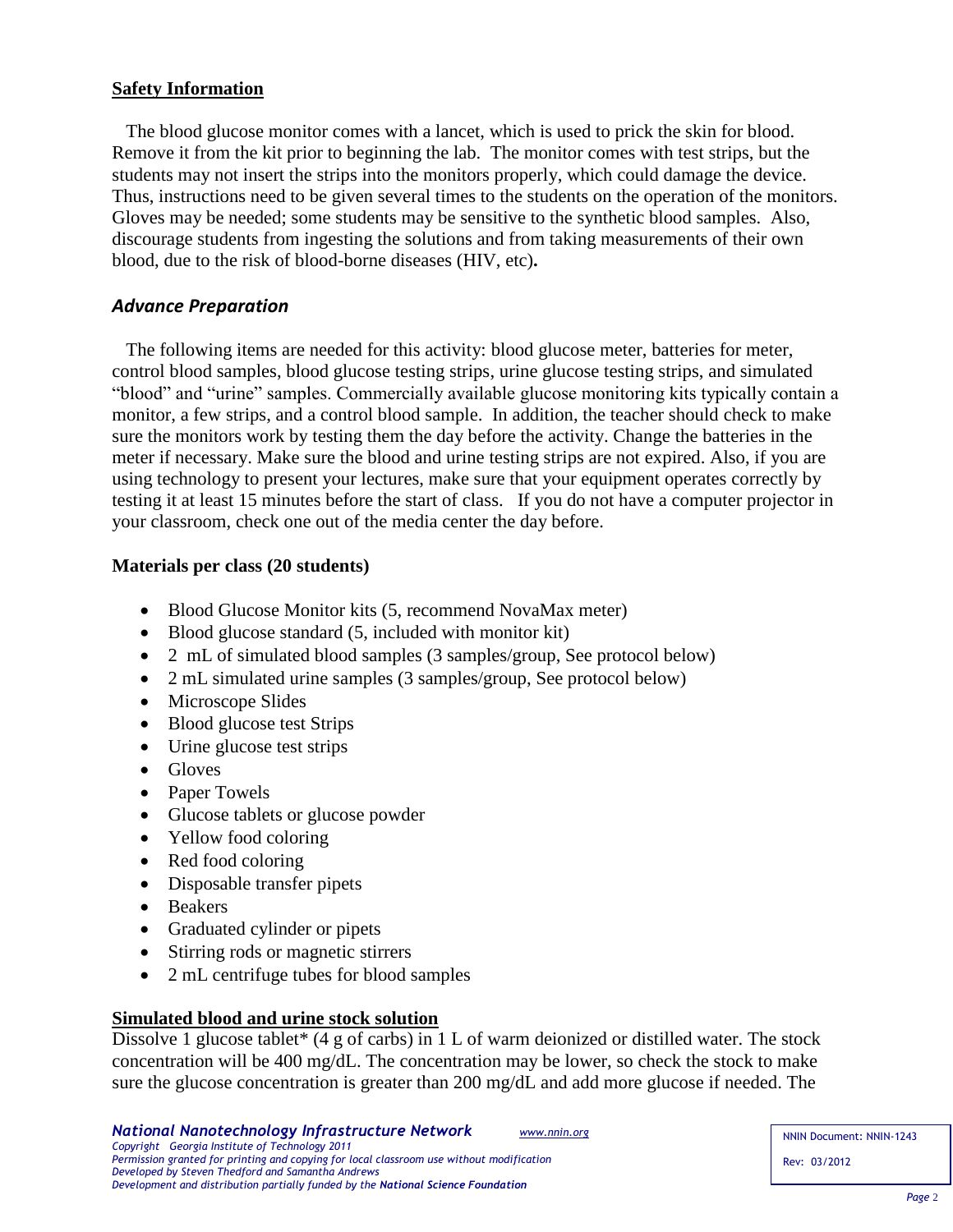following dilutions are based on the stock solution being 400 mg/dL, so adjust the dilutions as needed.

*\*The glucose tablets can be purchased at a drug store, such as Walgreens or CVS. Use only glucose otherwise the activity may not work. The dilutions will be different depending on the glucose concentration.*

# **Fasting Urine and Blood**

Normal "blood" and "urine" (100-120 mg/dL)

- 1. Mix 20 mL of the stock solution with 60 mL deionized or distilled water (1:4 dilution)
- 2. Place 40 mL of the solution in a beaker and add 2 drops of red food coloring. Label the container as **P1B1**.
- 3. Place the remaining 40 mL of the solution in another beaker and set it aside for the next dilution.
- 4. Add 2 drops of yellow food coloring to 40 mL of deionized water. Label the container as **P1U1**.

Hypoglycemic "blood" and "urine" (40-80 mg/dL)

- 1. Mix 40 mL of the solution from the previous dilution (step 3) with 40 mL of the deionized or distilled water (1:2 dilution)
- 2. Place the solution in a beaker and add 4 drops of red food coloring. Label the container as **P2B1**.
- 3. Place 40 mL of deionized water in another beaker and add 2 drops of yellow food coloring. Label the container as **P2U1**.

Hyperglycemic "blood" and "urine" (>200 mg/dL)

- 1. Place 50 mL of the stock solution in a beaker and add 2 drops of red food coloring. Label the container as **P3B1**.
- 2. Place 50 mL of the stock solution in a second beaker and add 2 drops of yellow food coloring. Label the container as **P3U1**.

# **Post-meal blood samples**

Normal "blood" and "urine" (100-120 mg/dL)

- 1. Same as the fasting protocol
- 2. Label blood and urine samples as **P1B2** and **P1U2**, respectively.

Hypoglycemic "blood" and "urine" (40-80 mg/dL)

1. Same as the fasting protocol

*Developed by Steven Thedford and Samantha Andrews* 

2. Label blood and urine samples as **P2B2** and **P2U2**, respectively.

Hyperglycemic "blood" and "urine" (>200 mg/dL)

- 1. Dissolve a glucose tablet in 500mL of the stock solution. Make sure the stock is warm to ensure the glucose will dissolve.
- 2. Place 250 mL of the solution in beaker and label **P3B2**. Add 3 drops of red food color.
- 3. Place 250 mL of the solution in beaker and label **P3U2**. Add 3 drops of yellow food color.

*Development and distribution partially funded by the National Science Foundation*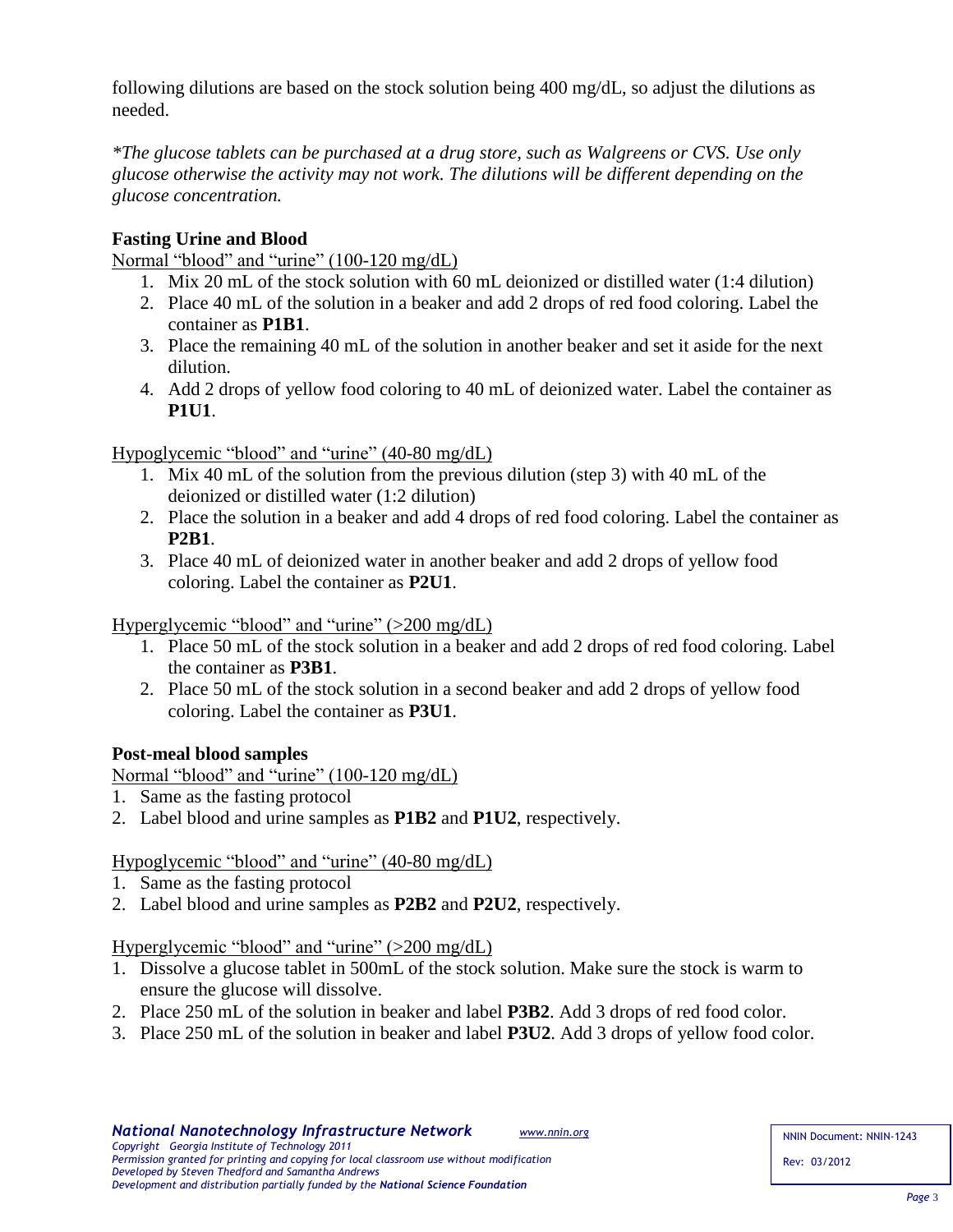Place 2 mL of each blood sample in a labeled microcentrifuge tube or vial and give each group a tube of each sample. Place 3 mL of the urine samples in labeled beakers and distribute to each group.



## **Teacher Background:**

 The teacher needs a basic understanding of diabetes, role of hormones in biological processes, sensors, and nanotechnology (see resources section). In addition, the educator needs knowledge of principles of electrochemistry, specifically oxidation and reduction, which is the foundation of the blood glucose monitor. Also, the instructor should read the glucose monitor manual; it provides specific operating instructions of the device.

#### **Teaching Strategies:**

Use a hook, such as a game, to begin the lesson. For example, you may use the attached Jeopardy game based on an introductory presentation to **"engage"** the students. Introductory PowerPoints can be found in the NNIN lesson on Consumer products [\(http://www.nnin.org/nnin\\_k12nanotechproducts.html\)](http://www.nnin.org/nnin_k12nanotechproducts.html) or at Peter's PowerPoint Station [\(http://science.pppst.com/nanoscience.html\)](http://science.pppst.com/nanoscience.html); as well as video resources at NiseNet [\(http://www.nisenet.org/catalog/tools-guides/intro-to-nano\)](http://www.nisenet.org/catalog/tools-guides/intro-to-nano) and at the University of Wisconsin MRSEC [\(http://mrsec.wisc.edu/Edetc/cineplex/videos/index.html\)](http://mrsec.wisc.edu/Edetc/cineplex/videos/index.html) Also, a brief lecture on nanotechnology, diabetes, and biosensors can provide background information that will increase students understanding of the concepts. Afterwards, student should use the glucose monitors and urine testing strips to measure the glucose levels of synthetic blood and urine samples, respectively. Furthermore, students should "**explain"** their results, analyze the data, and answer the questions associated with the activity. Finally, students could "**explore"** glucose monitors by blogging about them online at the blog site in the resource section.

You can show your students the YouTube videos developed by RET at Vanderbilt University. These can be found at:<http://www.youtube.com/user/tcbnf1?feature=watch>

#### **Instructional Procedure:**

A warm up can be used to grab the attention of the class. For instance, during the development of the lab the teacher used a game about nanotechnology, stop after fifteen minutes so that you can have some questions to ask in your summary. A link to the game is with this lesson on the NNIN website. Afterwards, a brief lecture (15 min) on nanotechnology, diabetes, and blood glucose monitors would be helpful-the notes will provide background information on biosensors. PowerPoint slides on biosensors can be found on the NNIN website along with this activity.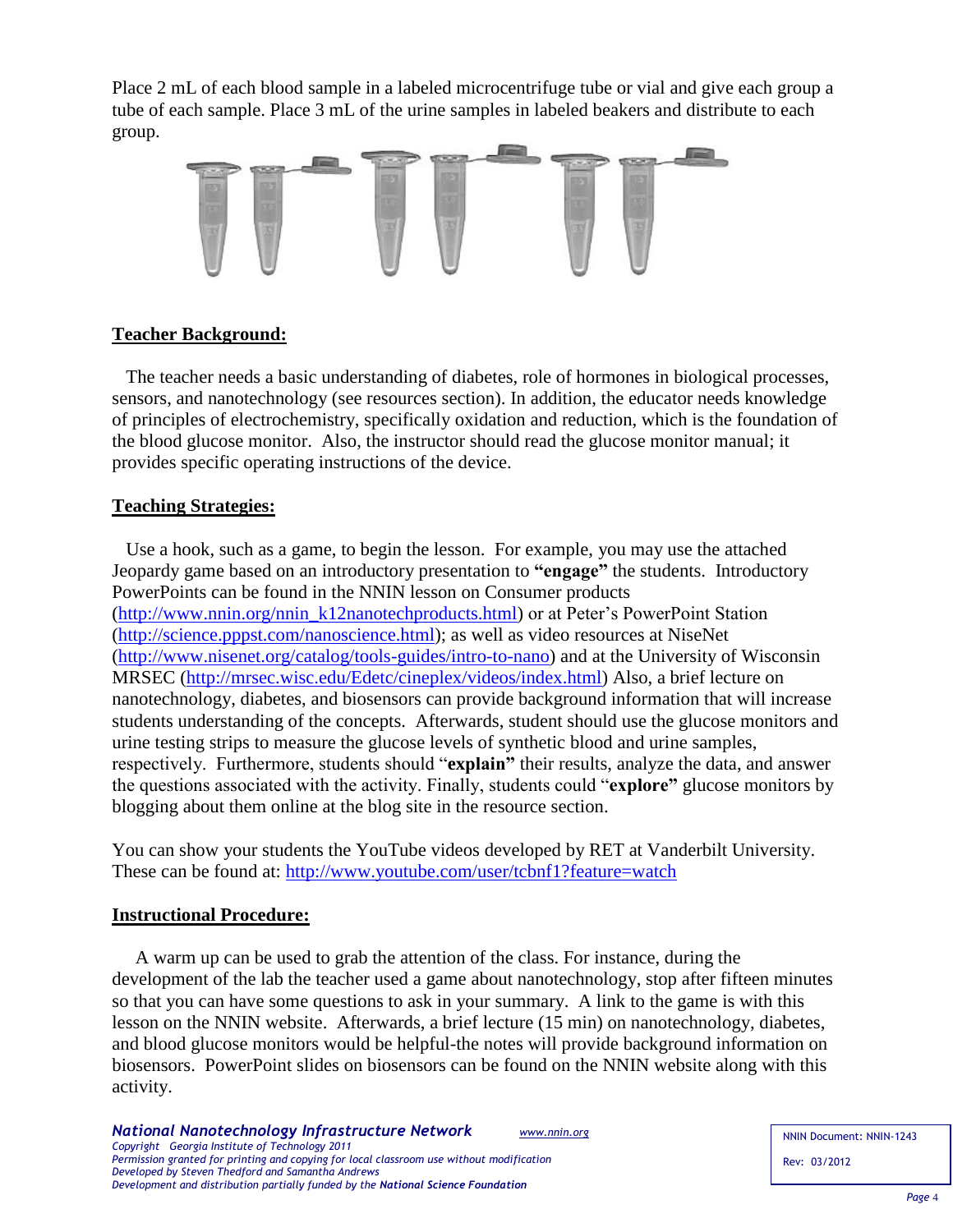The students need about 45 minutes to complete the activities, including a teacher lead demonstration of the proper use of the monitor and handling the test strips. Even after demonstrating the students will need to be given additional guidance in small groups on the proper operation of the blood glucose monitor. After the students have completed the lab, they will graph their data and answer the review questions. Once the students have finished the lab, they can blog about their discoveries on the Blood Glucose Monitor blog, the address can found in the resource section. Finally, the lesson can be summarized by having students answer the remaining questions on the game, the summary should take about 15 minutes.

# **Cleanup:**

- Discard all used test strips into the trash can and placed the unused strips back into the test vial. Use water, soap, and a paper towel to clean up the work area.
- Clean off the microscope slides, rinse them off with soap and water. Place them on a paper towel so that they can dry.
- Remove any strips that remain in the glucose monitor and return the glucose monitor and check strips to their kits.
- **•** Test materials ...

# **Resources**

- Booker, R., & Boysen, E. (2005). *Nanotechnology for Dummies*. Indianapolis: Wiley Publishing, Inc.
- *American Diabetes Association* leads the fight against the deadly consequences of diabetes and fight for those affected -http://www.diabetes.org/
- *The OneTouch Ultra Mini*: A simple way to check your blood sugar<http://www.lifescan.com/>
- *Oxidation/Reduction:* The website provides a background of the oxidation and reduction of oxygen- <http://hyperphysics.phy-astr.gsu.edu/hbase/chemical/oxred.html>
- *Glucose:* The site defines glucose and provides specific attributes of the sugar. http://www.medterms.com/script/main/art.asp?articlekey=3608
- *Glucose Test* The website describes the purpose of the glucose test: http://www.labtestsonline.org/understanding/analytes/glucose/test.html
- *Who wants to be a Nano Millionaire Game* .The game can be downloaded from the *NINN website.*
- *Enzyme Kinetics and The Rate of Biological Process*. The website provides an abstract about the kinetics of enzymes<http://www.ncbi.nlm.nih.gov/pmc/articles/PMC2147248/>
- *The Electrochemical Society (ECS)* ECS was founded in 1902 as an international nonprofit, educational organization concerned with a broad range of phenomena relating to electrochemical and solid-state science and technology. http://www.electrochem.org/
- *The Blood Glucose Monitor Blog*. Students can blog about what they learned from the activity. <http://thebloodglucosemonitor.edublogs.org/>
- *PowerPoint Notes*: *Biosensors* The slides can be downloaded the from the NNIN website along with activity.

#### **Guided Dialog Before Begin the lab, review the meaning of these terms**

*National Nanotechnology Infrastructure Network www.nnin.org*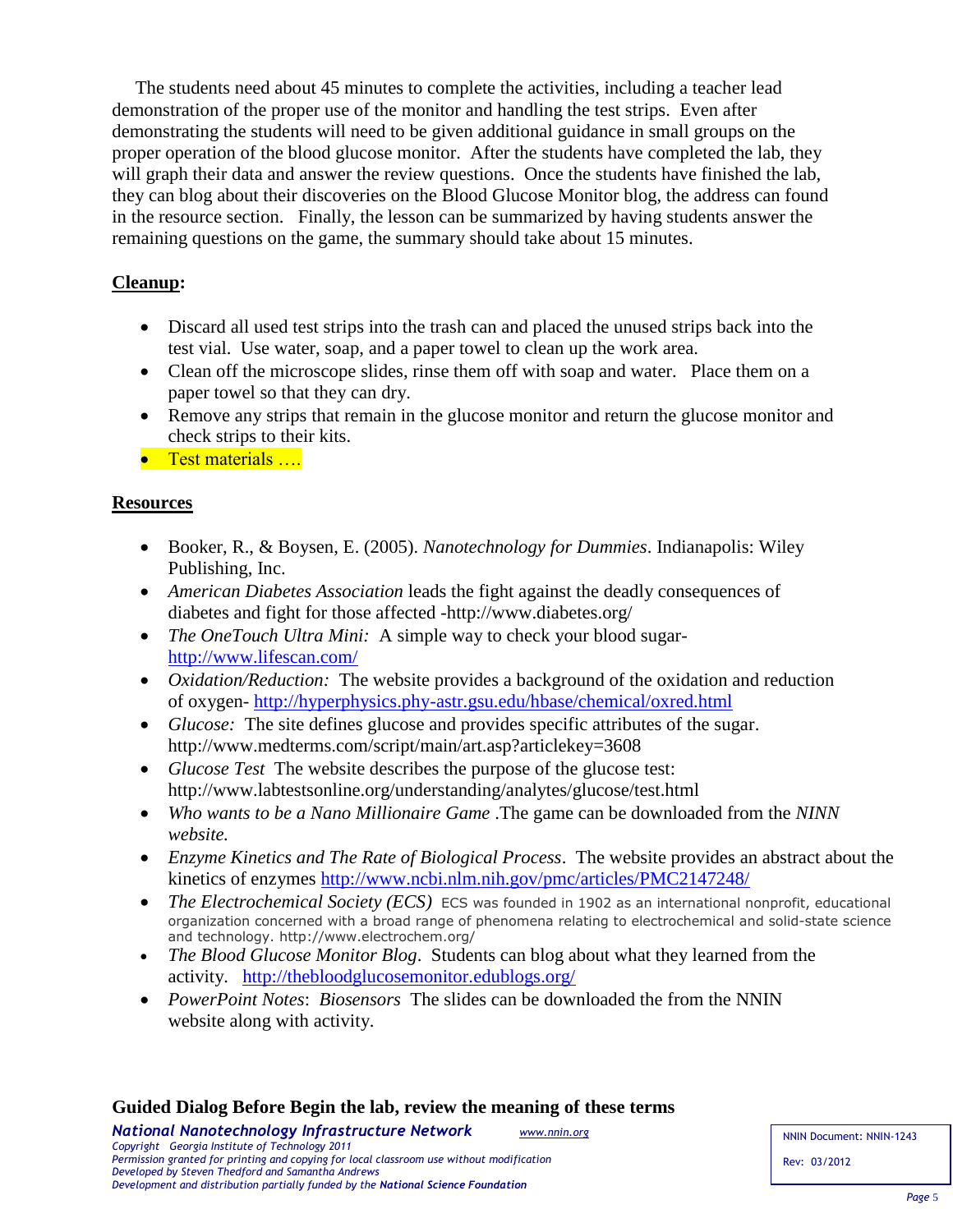- **Reactants:** *The starting substance in a chemical reaction.*
- **Products:** *A substance formed during a chemical reaction.*
- **Oxidation:** *The loss of electrons from the atoms of a substance: increases an atom's oxidation number***.**
- **Reduction***: The gain of electrons by the atoms of a substance; decreases an atom's oxidation number.*
- **Enzyme:** *A biological catalyst that speeds up chemical reactions by lowering the activation energy.*
- **Glucose:** *Glucose (Glc), a [monosaccharide](http://en.wikipedia.org/wiki/Monosaccharide) (or simple [sugar\)](http://en.wikipedia.org/wiki/Sugar) also known as blood sugar, or corn sugar, is a very important- product of photosynthesis*
- **Insulin:** *A protein that is used by the cells to transport glucose from the bloodstream for metabolism*

#### **Guided Dialog Before Begin the lab,ask the following the questions**

- **Question#1:** *What is an enzyme?*
- **Question#2:** *What is the relationship between oxidation and reduction?*
- **Question#3**: [The teacher holds up an example of a Blood Glucose Monitor] *What is the name of the device that I am holding in my hand?* If the students can not answer the question, the teacher can provide solution if more than five people miss the question.
- **Question#4:** *What can you measure with a Blood Glucose Monitor?*
- **Question#5:** *Who uses this type of device?*
- **Question#6:** *What is diabetes and who is it treated?*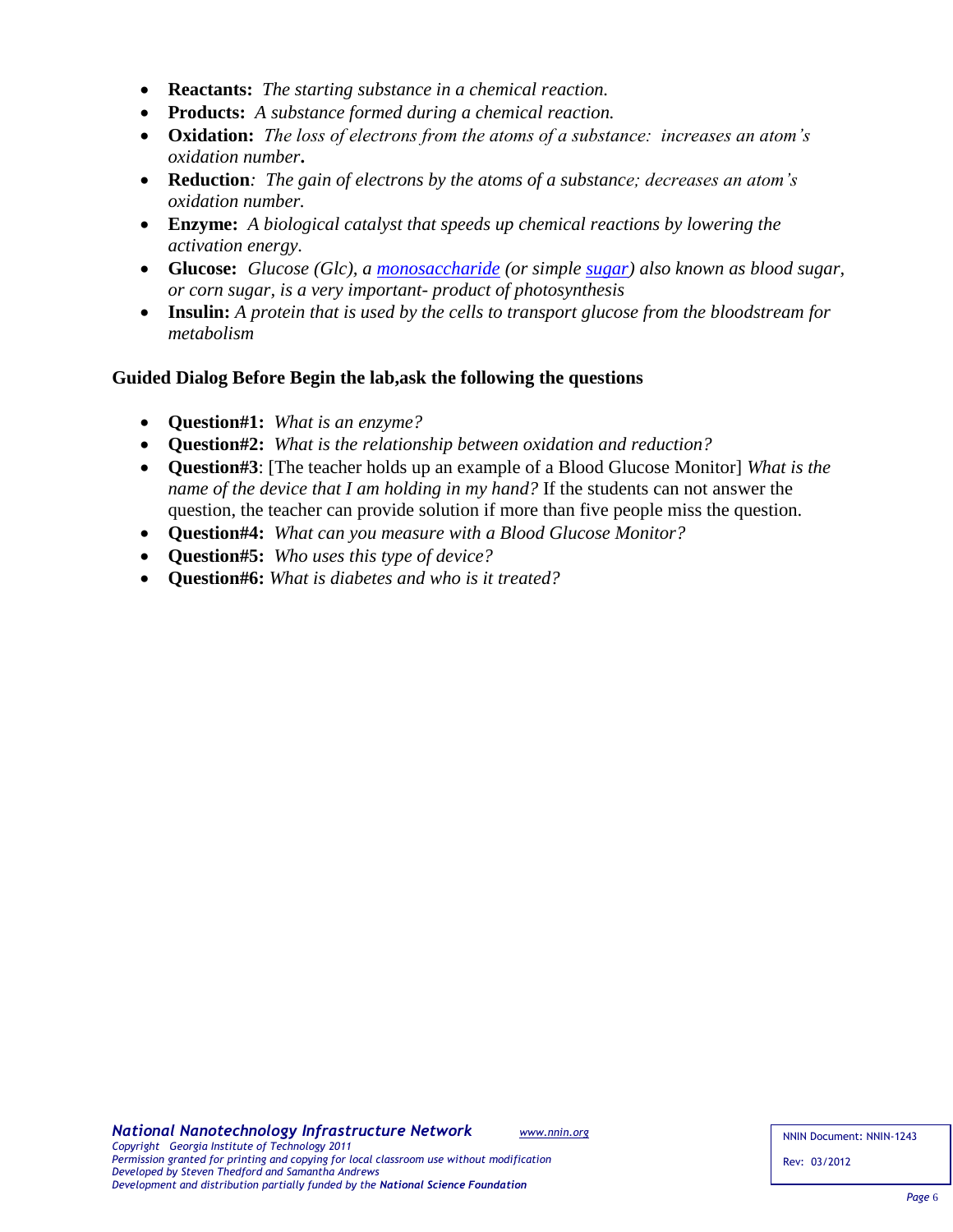# **Activity I: Blood Glucose Monitor and Urine Analysis**

## **Instructor preparation**

#### **Test blood glucose monitor**

- 1. Remove the plastic check strip that comes with your kit
- 2. Insert the check strip into the test port of the monitor with the dimple facing up.
- 3. The monitor should turn on and should prompt for blood collection
- 4. If the monitor does not work, take the strip out and rotate it 180 degrees.
- 5. If the instrument still does not work, call your teacher**.**

## **I. Test Monitor for accuracy**

- 1. Insert the testing strip into the meter (make sure you are wearing gloves)
- 2. Using the blood glucose standard that is included with your monitor, take a measurement of the substance by placing a small drop on the testing strip
- 3. Wait 5 seconds for the measurement to display. Record the value.
- 4. Repeat two more times
- 5. Calculate the average blood glucose
- 6. Compare your value to the concentration shown on the bottle. If your value is in the range of the manufacturer's value, then proceed to Part II.
- 7. If your value is outside of the manufacturer specification, test a different vial of the standard and contact your teacher.

|           | Blood glucose measurements (mg/dl) |  |  |     |  |  |
|-----------|------------------------------------|--|--|-----|--|--|
| Monitor   |                                    |  |  |     |  |  |
| Value     |                                    |  |  | Ave |  |  |
| Kit blood |                                    |  |  |     |  |  |

# **II. Measuring blood and urine glucose concentration**

# **Blood testing**

- *a)* One at time, place a sample of the patients' blood on the labeled microscope slide using the transfer pipet. *Be careful not to mix the blood samples and wear gloves at all times.*
- b) Touch the testing strip to the blood sample and remove when the meter beeps and is calculating the glucose concentration
- c) Record the value of the glucose concentration for the patient and remove the testing strip. Discard each strip after use.
- d) Install a new strip and repeat the experiment two more times for each blood sample.

# **Urine testing**

*a)* Dip the testing strip into the urine sample. *Make sure to wear gloves at all times.*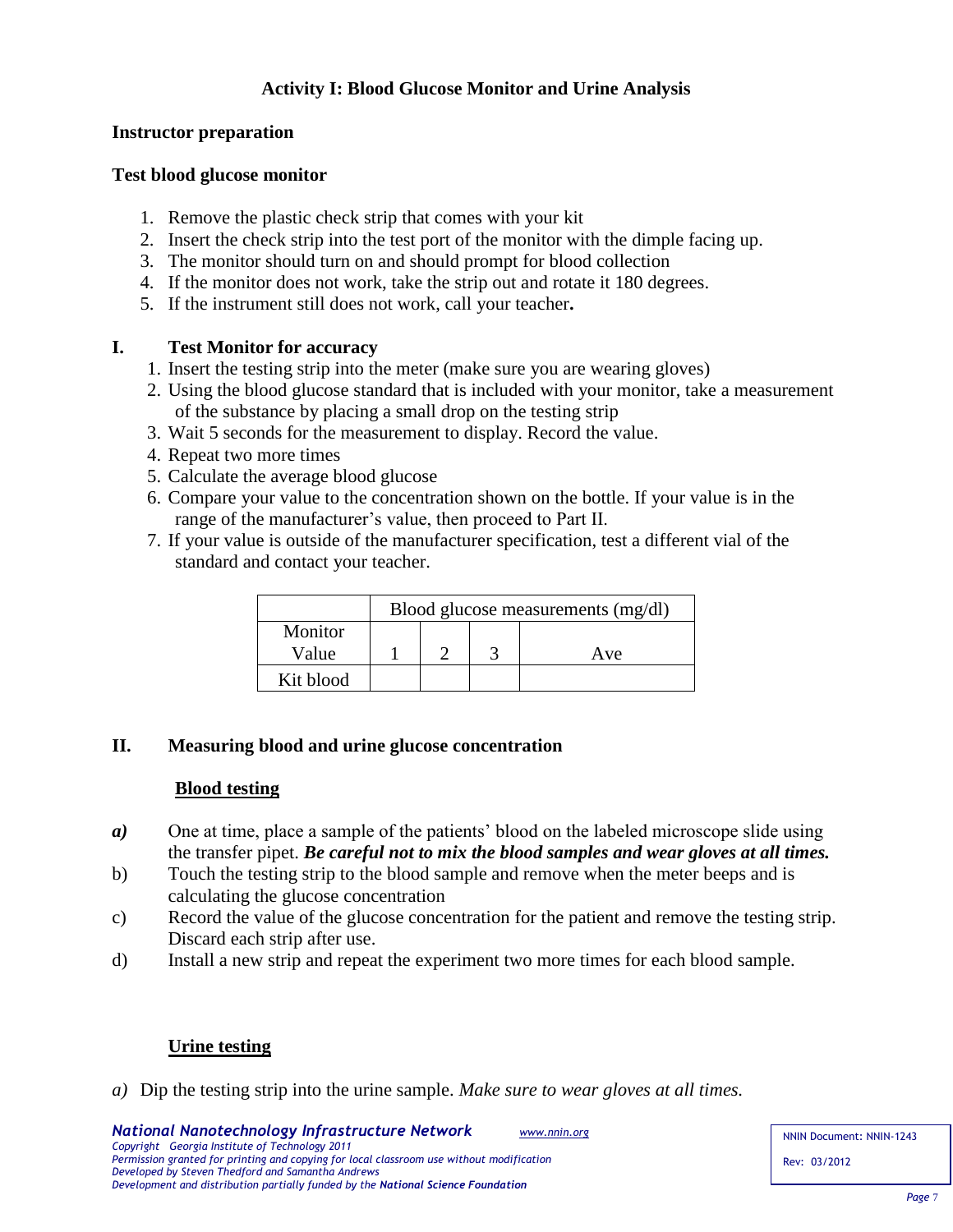- *b)* Determine the glucose concentration by matching the testing strip to the corresponding color on the strip bottle. Discard the used strip.
- *c)* Test each sample three times using a new strip for each trial and record the results in the appropriate table.

# **Activity**

You are a doctor who is administering physicals for three patients. You will use nanotechnology to determine if your patients have normal, high, or low glucose values. Patients with low glucose values are hypoglycemic and will be prescribed a high glucose diet to maintain normal glucose levels. Those who have high blood or urine glucose values may be diabetic and may require future insulin therapy. Test the patient's fasting and post-meal samples to determine the status of their blood and urine glucose levels.

# **I. Pre-meal values**

When the patients came to the doctor's office and their blood and urine was collected to measure their fasting (pre-meal) glucose levels.

| Pre-meal Sample       |                                    |   |   | Blood glucose measurements (mg/dl) |
|-----------------------|------------------------------------|---|---|------------------------------------|
| Patient               |                                    | 2 | 3 | Ave                                |
|                       |                                    |   |   |                                    |
| 2                     |                                    |   |   |                                    |
| 3                     |                                    |   |   |                                    |
|                       |                                    |   |   |                                    |
|                       | Urine glucose measurements (mg/dL) |   |   |                                    |
|                       |                                    |   |   |                                    |
| Patient               |                                    | 2 | 3 | Ave                                |
|                       |                                    |   |   |                                    |
| $\mathcal{D}_{\cdot}$ |                                    |   |   |                                    |

1. Determine the pre-meal blood and urine glucose values of the three patients.

2. Calculate the average value for each patient.

# **II. Post-meal values**

The patients were given a meal of carbohydrate-rich meal of rice, chicken, orange juice, and ice cream sundaes. Blood samples and urine were collected two hours after the meal.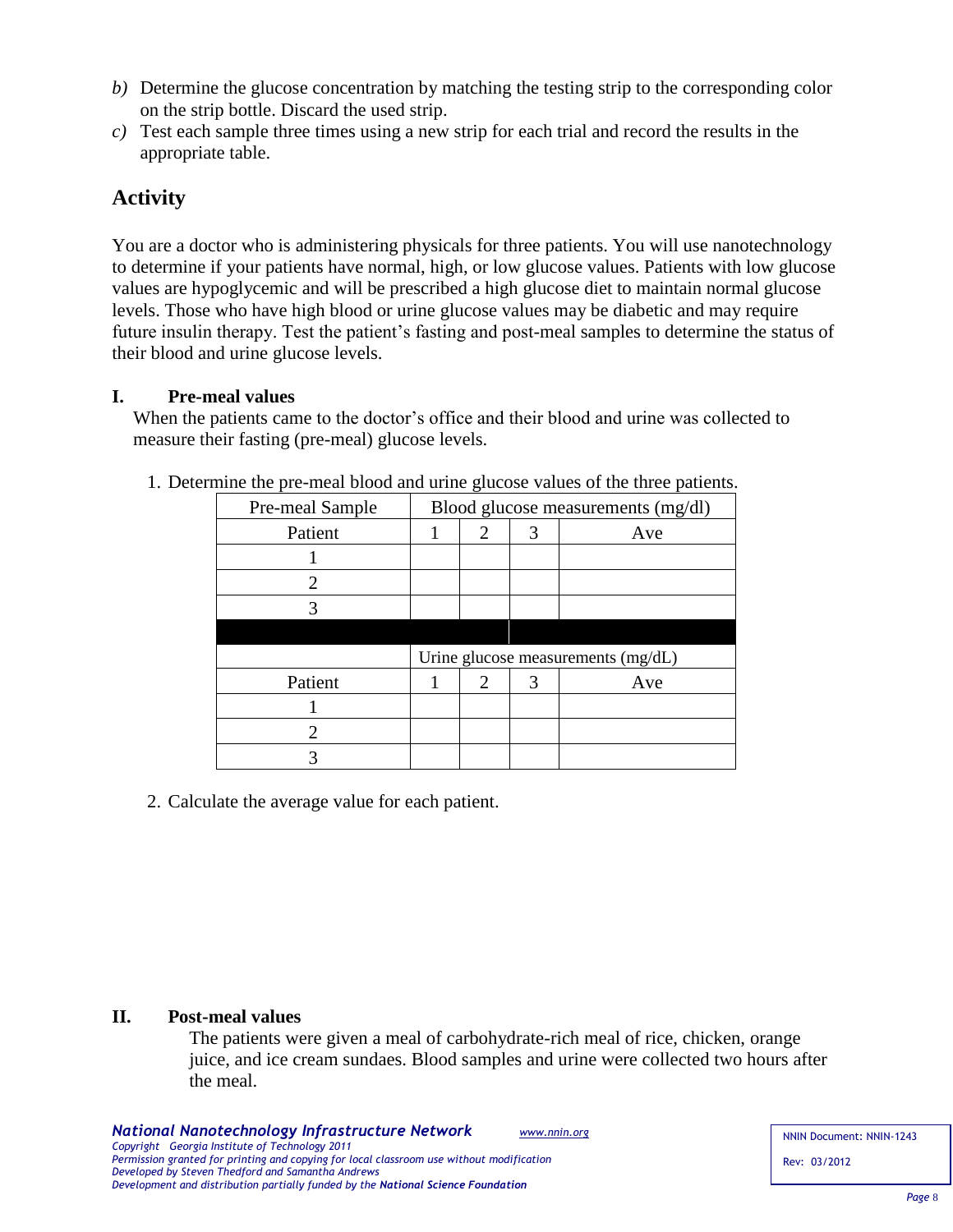1. Determine the post-meal blood and urine glucose values of the three patients.

| Post-meal             |                                    |                |   |         |  |  |
|-----------------------|------------------------------------|----------------|---|---------|--|--|
| Sample                | Blood glucose measurements (mg/dl) |                |   |         |  |  |
| Patient               |                                    | $\overline{2}$ | 3 | Average |  |  |
|                       |                                    |                |   |         |  |  |
| 2                     |                                    |                |   |         |  |  |
| 3                     |                                    |                |   |         |  |  |
|                       |                                    |                |   |         |  |  |
|                       | Urine glucose measurements (mg/dL) |                |   |         |  |  |
| Patient               |                                    | 2              | 3 | Average |  |  |
|                       |                                    |                |   |         |  |  |
| $\mathcal{D}_{\cdot}$ |                                    |                |   |         |  |  |
|                       |                                    |                |   |         |  |  |

2. Calculate the average value for each patient and fill in the chart. How do the values compare to each other?

## **Analysis & Conclusion**

- 1. Graph the pre- and post-meal data for the blood and urine glucose concentration for each patient. How do the values for the patients change after having a meal?
- 2. Which patient was diabetic, normal, and hypoglycemic?
- 3. Why was it important to conduct a quality control test on the blood glucose monitor before you started taking data on the blood samples?
- 4. How did the blood glucose value change for the normal person after having a meal? Why?
- 5. Why is insulin important for the body?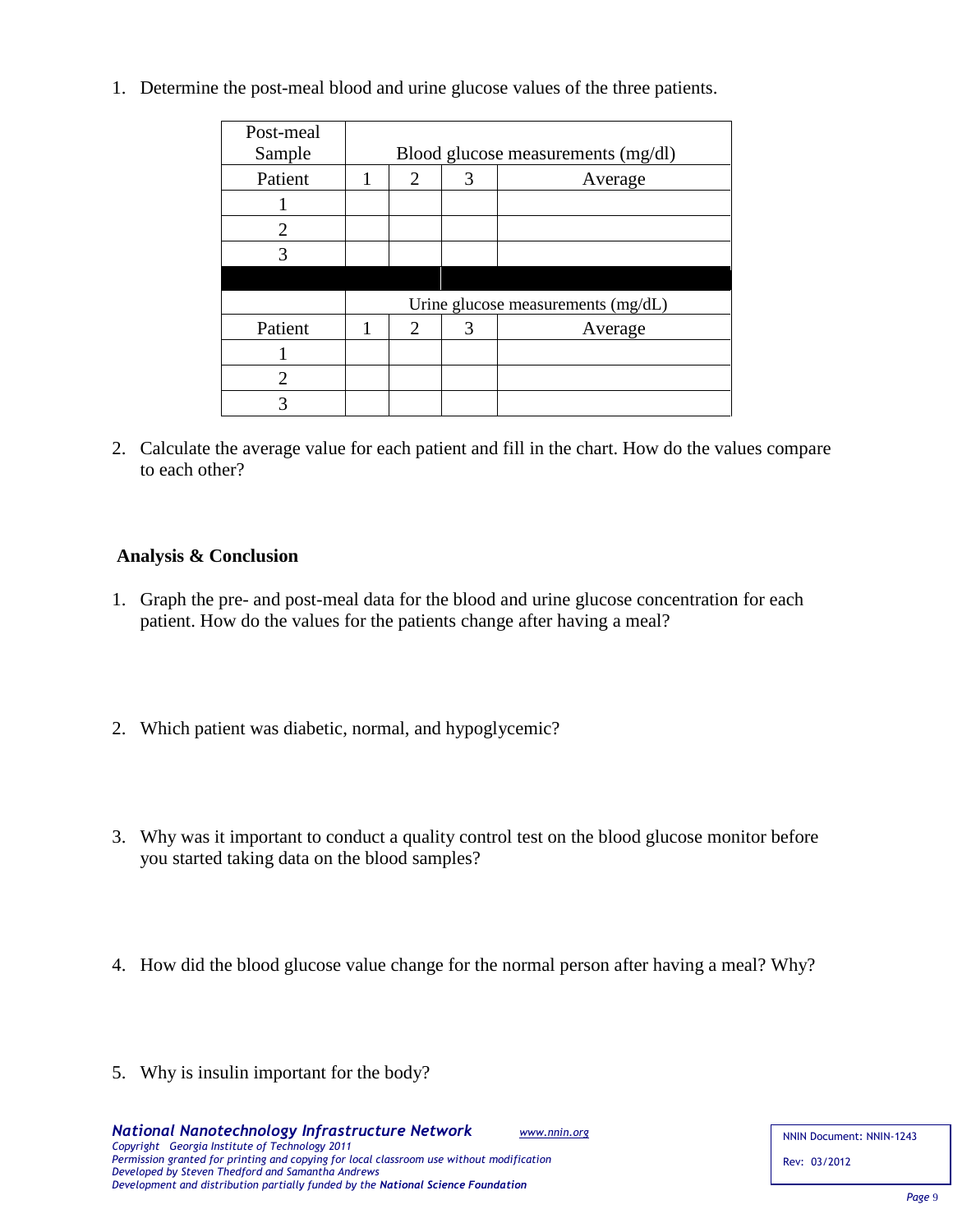## **Activity II: Modeling the glucose concentration in the body due to the action of insulin**

In this activity you will investigate the conservation of mass of glucose to further your understanding of the role of insulin on glucose metabolism.

The conservation of mass law states that mass is not gained or destroyed during chemical reactions. For example in the equation below, when oxygen and hydrogen are combined to form water, the number of oxygen and hydrogen atoms in the products must be equal the reactants.

> $O_2 + 2H_2 \rightarrow$  $2H<sub>2</sub>O$

Figure 1: Illustrating the conservation of mass in the formation of water. The number of oxygen and hydrogen atoms in the reactants and products are in the same.

In this activity you will build a model to illustrate the conservation in the presence (non-diabetes) and absence of insulin (diabetes). In order to build the model you must determine the following

I. Create a model to determine the accumulation of glucose in the blood for the following scenarios. Make sure you list all assumptions. Use the conservation of mass equation below to help create the model.

 $In - out = accumulation - consumption$ 

In (I)=glucose coming into the blood Out (O)=glucose leaving the blood Accumulation (A)=amount of glucose building up in the blood Consumption (C)-amount of glucose being used for chemical reactions  **We will assume that C is 0 for the model.**

Revised mass balance equation: I-O=A

A. To get started the model for a non-diabetic person is below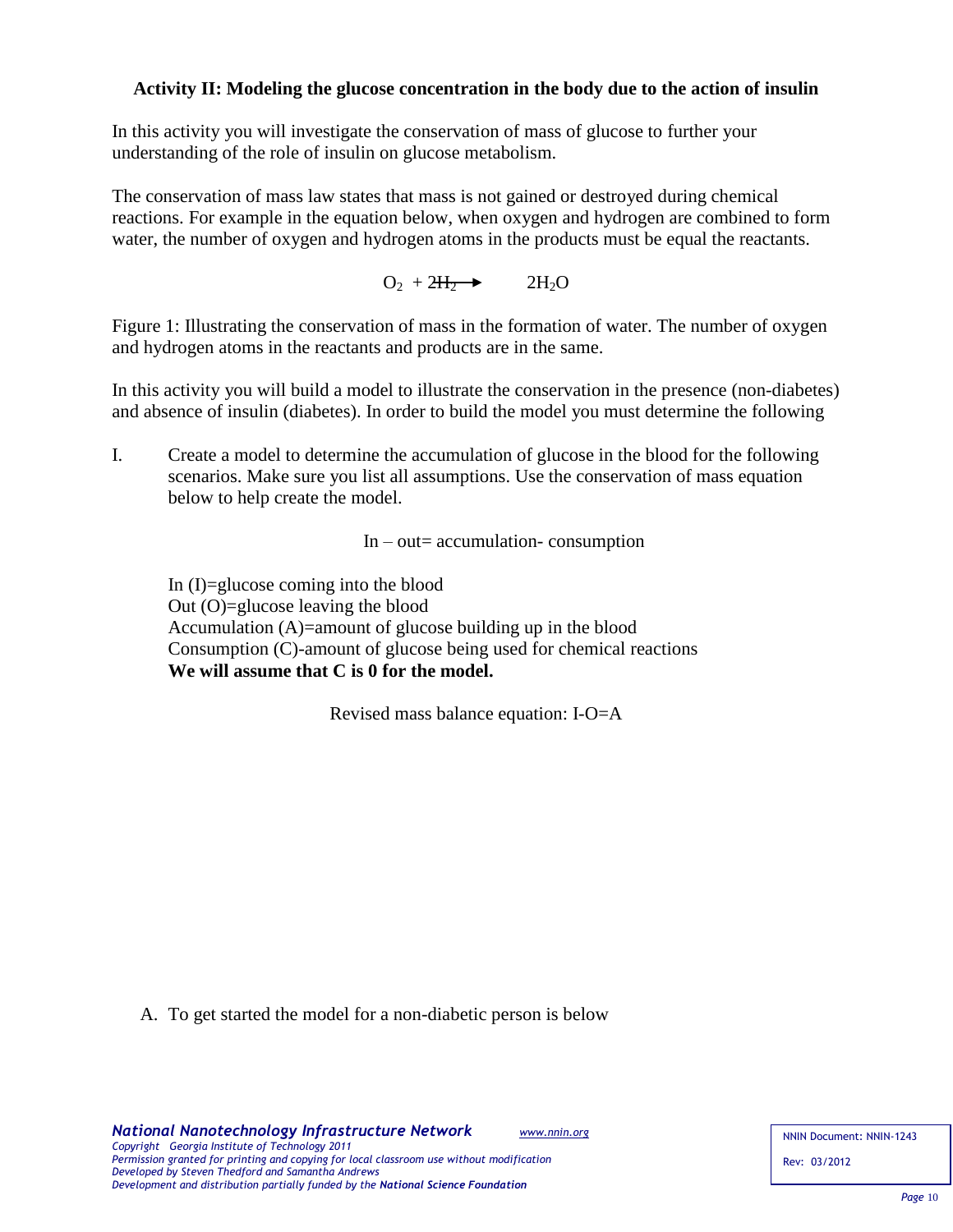

# **Model Equation**

## $I - O = A$

Based on previous results you will find that accumulation of glucose in the blood is zero since insulin is present, so the mass balance for the non-diabetic patient is below.

## $I = Q$

For example if 45 g of sugar is ingested, then we can roughly estimate that all 45 g will be taken up by the cells.

B. Create a model for someone who has untreated diabetes. List all assumptions. What is the conservation of mass equation for this person? Hint: The body does not like to accumulate large amounts of sugar in the blood.

**Model picture**

# **Model Equation**

C. Create a model for someone who has untreated diabetes and non-functioning kidneys. List all assumptions. What is the conservation of mass equation for this person?

# **Model picture**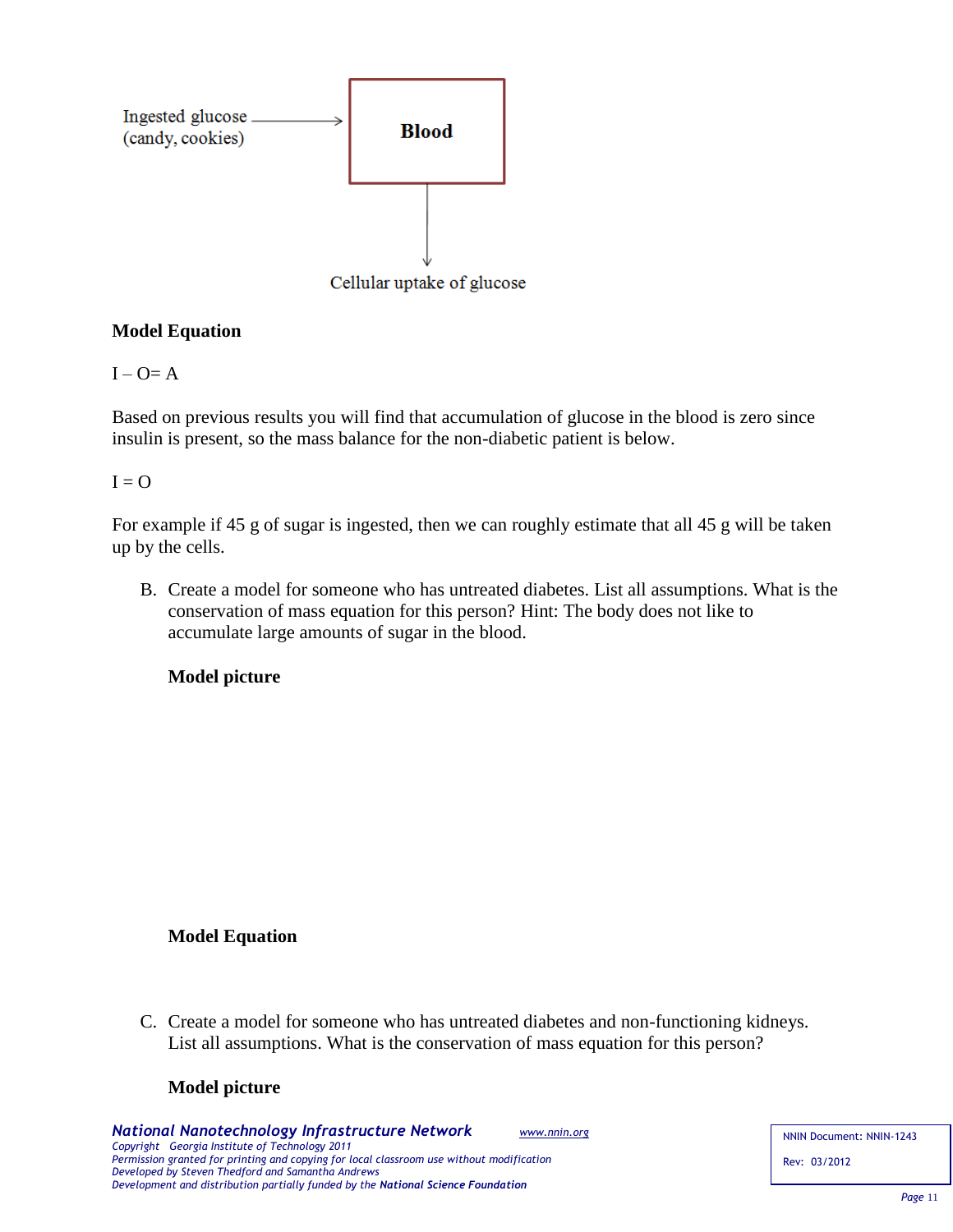## **Model Equation**

# **Questions**

- 1. What is the source of the glucose input for the model?
- 2. What are the ways in which glucose can leave the blood?
- 3. Why do people with untreated diabetes drink a lot of water and urinate frequently?
- 4. How does lack of insulin affect the untreated diabetes model?

# **National Science Education Standards [Grade Level 9-12]**

Content Standard 6

- Structure of atoms
- Structure and properties of Matter
- Understanding about science & technology

#### **Georgia Performance Standards (GPS)**

- SCSH2 Students will use safety practices for all classroom laboratory and field investigations.
- SCSH4 Students will use tools and instruments for measuring, and manipulating scientific equipment and materials.